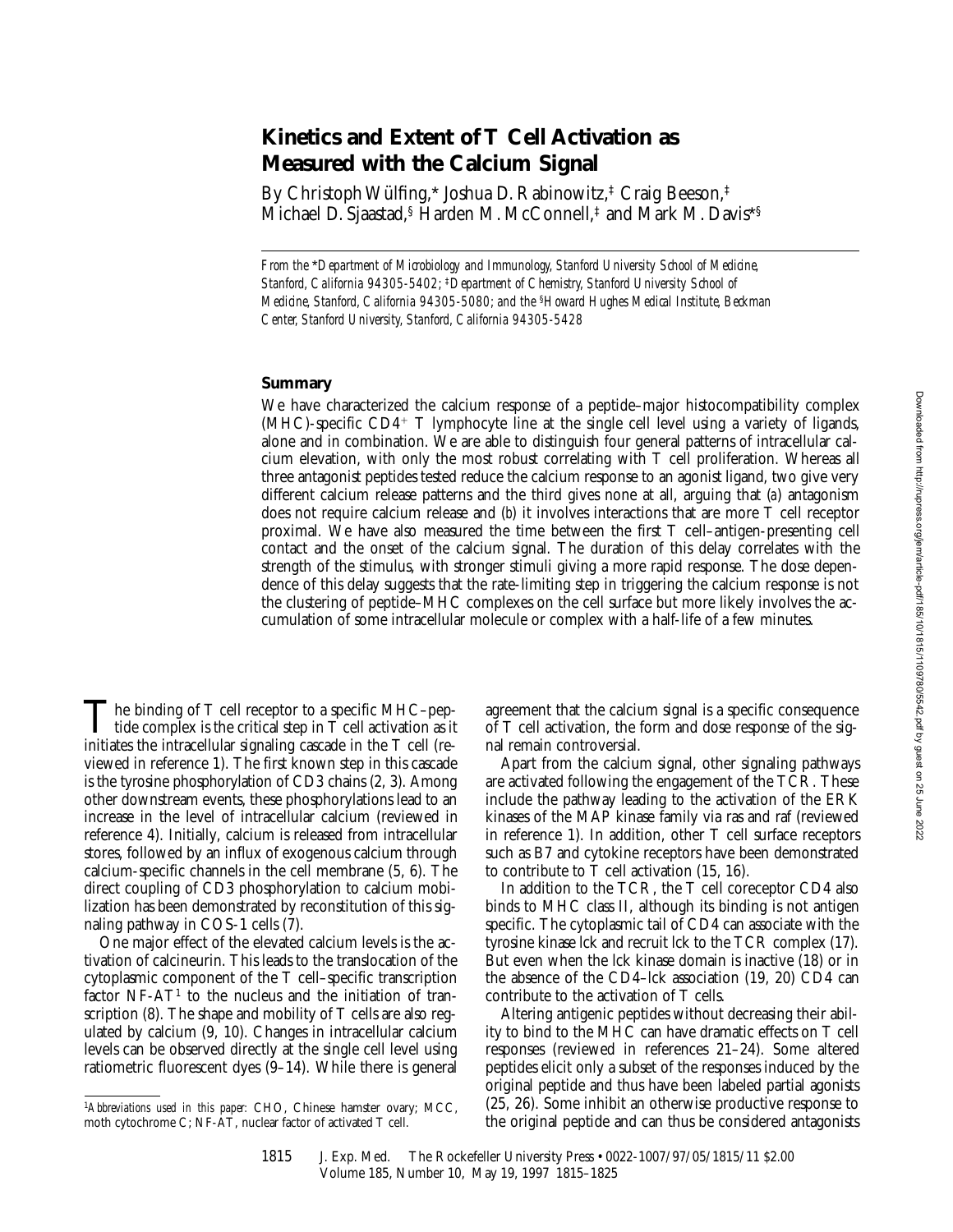(27). Such antagonist peptides alone trigger some biochemical events in T cells, resulting in partial phosphorylation of the CD3- $\zeta$  chain (28–32). It has been found that the biological effect of a series of altered peptides correlates, with very few exceptions, with the half-life of the corresponding MHC–peptide–TCR complexes in vitro (28–30). Such a correlation has also been suggested based on work with agonists (33) and on theoretical grounds (34, 35).

In a previous study (36), we correlated different biological responses elicited by a set of altered peptides. This has been done in the presence or absence of blocking antibodies against CD4. We find that the different biological responses can be organized into a hierarchy of signaling, from ones elicited by most altered peptides to ones elicited only by the wild-type peptide and variants of it with minimal alterations. In this study, we characterize the form, frequency, and time course of the calcium response to different peptides at the single cell level. We show that the calcium signal reflects the postulated hierarchy of signaling and is predictive of subsequent T cell proliferation. In addition, we measure a delay between T cell–APC contact and the onset of the calcium signal, which is dependent on the strength of the activating stimulus. We suggest a model to explain this delay in the onset of the calcium signal in which the rate-limiting step in triggering the calcium response involves the accumulation of an intracellular signaling molecule with a half-life of a few minutes.

#### **Materials and Methods**

*Peptides and Antibodies.* Peptides were synthesized with standard FMOC chemistry and purified by reverse phase HPLC. Anti-CD4 antibody GK1.5 was purchased from Becton-Dickinson (Mountain View, CA).

*Cell Line.* The moth cytochrome *c* (MCC)-specific 5C.C7 T cells were derived from the 5C.C7 TCR transgenic mouse (37, 38). Spleen cells were primed with 10  $\mu$ M MCC peptide and expanded for 8 d in IL-2 containing medium. The T cells  $(1 \times 10^6)$ cells/ml) were restimulated with irradiated (3,000 rads) B10.BR spleen cells and 10  $\mu$ M MCC peptide. After 10 d of culture and expansion in the presence of IL-2,  $CD4^+$  cells were sorted by flow cytometry and restimulated in 10-d intervals.

*Calcium Imaging.* For calcium imaging, 5C.C7 T cells were loaded for 30 min at room temperature with 2  $\mu$ M Fura-2 in 10% FCS in PBS with 1 mM CaCl<sub>2</sub> and 0.5 mM MgCl<sub>2</sub>. Chinese hamster ovary (CHO) cells transfected with I-E<sup>k</sup> were grown in 8-well coverslips (Nunc, Naperville, IL) and peptide loaded with  $25 \mu M$  peptide for 4–16 h. Peptide loading efficiency throughout this time range was almost constant. After washing unbound peptide away with 5% FCS in PBS with 1 mM CaCl<sub>2</sub> and 0.5 mM  $MgCl<sub>2</sub>$ , Fura-2–loaded T cells were added onto a patch of confluent CHO cells on the microscope stage to start the experiment. Intracellular calcium in T cells was determined using C-Imaging-1280 System hardware and the Simca Quantitative Fluorescence Analysis software package; both from Compix, Inc., Imaging Systems (Mars, PA). The imaging system was coupled to a Nikon Diaphot 300 inverted microscope, which was equipped with the epifluorescence attachment and a 75W Xenon arc lamp. Alternate excitation of Fura-2–loaded T cells at 340 and 380 nm was achieved using a Ludl high speed dual filter wheel (Ludl Electronic Products, Hawthorne, NY) controlled by the Simca software. Images were collected with a CCD camera (Dage-MTI CCD72) in combination with a SuperGenII intensifier, (Dage-MTI, Michigan City, IN) to amplify fluorescence. Analysis of intracellular calcium and the generation of figures was achieved with the Simca software package. Per run, 30 to 40 cells were picked at random and analyzed. Data of different runs were pooled. For the figures, data of different experiments in which the topic of the figure was studied in direct comparison of the conditions under question was pooled. Only the 102S titration series (part of Figs. 2 and 3) shows a single representative experiment. The fluorescence of the Fura-2–loaded T cell is only visible when the T cell is right on top of the CHO layer. Because the T cells are added to the chamber from the top, their appearance in the fluorescence image is taken as the time of first contact.

*Kinetic Model.* One signaling component, A, will be converted into another, B, with the rate constant  $k_1$ , triggered by the MHC–peptide–TCR contact. Both the concentration of peptide and the type of peptide, as described by the half-life of its MHC– peptide–TCR complex (28–30), influence  $k_1$ . Because partial agonist and antagonist peptides give a qualitatively different signal the effect on  $k_1$  of changing the peptide type shall be much more drastic than changing the peptide concentration. Using a first order kinetics, and assuming that the concentration of B before the MHC–peptide–TCR contact is 0, the concentration of A is  $A_0$ , B would form over time with  $B(t) = A_0 \times (1 - e^{(-k_1 t)})$ . We now suggest that a minimal amount of B has to form to propagate the signal, the trigger concentration  $\texttt{B}_{\textup{tr}}.$  The time  $\textsf{t}_{\textup{tr}}$  that is needed to accumulate  $B_{tr}$  is given by:  $t_{tr} = -k_1^{-1} \times ln(1 - B_{tr}/A_0)$ . From this formula it can be seen that the smaller  $k_1$  is, the longer it will take to reach the trigger concentration. However, one problem with this simple description is that even very weak signals would trigger activation, given enough time. As we do not observe this we suggest that, either directly or indirectly, B reverts back to A with the rate constant  $k_{-1}$  that for reasons of simplicity is assumed to be independent of the MHC–peptide–TCR contact. The rate of the formation of B then becomes  $B(t) = A_0 \times (1 + k_{-1} / k_1) \times$  $(1 - e^{(k_1 + k_1)t})$ . Using this model, the maximum amount of B that is formed depends on the ratio of  $k_{-1}$  to  $k_1$ . The smaller  $k_1$  is relative to  $k_{-1}$ , the smaller this maximum level will be. Using weak activation conditions, as very low concentrations of peptide or antagonist peptides by themselves, the trigger level is never reached.

#### **Results**

*Different Stimuli Elicit Distinct Calcium Signals.* A number of TCRs have been characterized that recognize the MCC peptide (88–103) restricted by I-Ek. Different variants of the peptide have been studied in several respects: (*a*) peptide binding to I- $E^k$  (39), (b) kinetic rate constants for the binding of the peptide–MHC to the 2B4 and 5C.C7 TCR (30, 33, 40), (*c*) ability to stimulate IL-3 production, proliferation, and acid release in a 5C.C7 line (36, 39). Taking advantage of this extensive data set, we chose one of the best studied of these models, 5C.C7, to characterize the changes in the concentration of intracellular calcium after T cell activation in response to different stimuli. The particular 5C.C7 line we chose to study is derived from the  $CD4<sup>+</sup>$  cells of the spleen of 5C.C7 TCR transgenic mice (37; Fazekas de St. Groth, B., and M.M. Davis, unpublished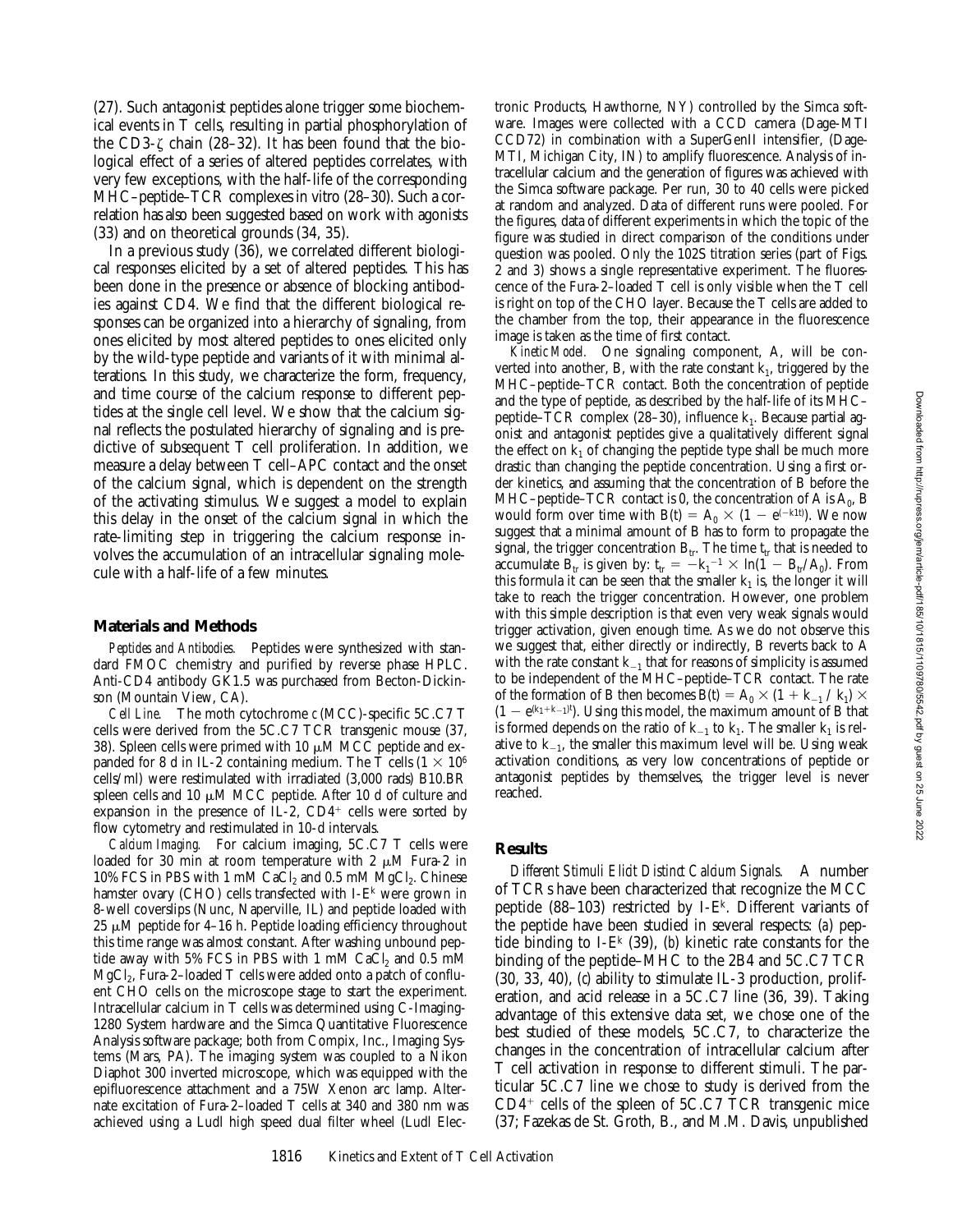

**Figure 1.** Peptides used. At the top of the figure the sequence of the MCC peptide is shown. The main TCR contact residues are indicated with an upward arrow, the main MHC contact residues with a downward arrow. Numbers indicate amino acid residue numbers of the MCC protein. Underneath, the altered peptides are listed. Only the residues that deviate from the wild-type sequence are shown. The mutation at the position 93 has no effect on either MHC binding or T cell stimulation (39, 44).

results). It is maintained by periodic restimulation with antigen (36). As an APC, we have used CHO cells transfected with I-Ek, which can effectively stimulate a variety of T cells (41, 42).

The calcium response to well-characterized peptides in the MCC family was studied (Fig. 1). For all of them the anchor residues to the MHC are unchanged, and thus binding to I- $E^k$  is very similar (39). Two of the three major TCR contact residues, positions 99 and 102 (39, 43), were changed more or less drastically in different peptides.

The changes in the level of intracellular calcium during T cell stimulation were recorded from single cells for 16– 18 min, using the calcium-sensitive fluorescent dye, Fura-2 (45). In a single cell assay differences in the response within a population of responders can be resolved, allowing more extensive analysis. This proved to be crucial in particular for the characterization of different types of calcium signals. The experiments were done at  $25^{\circ}$ C. Relative differences in type, frequency, and timing of the calcium signal are the same as at  $37^{\circ}$ C, but the movement of the cells after activation is considerably less (Wülfing, C., and M.M. Davis, data not shown). This reduction in cell movement at  $25^{\circ}$ C allows a more precise determination of the form of the calcium signal. In our assays, we first recorded the time between APC–T cell contact and the onset of the calcium signal. Second, the form of the calcium signal after the onset, as judged by the emission of the dye Fura-2 when subsequently excited at 340 nm and 380 nm, as well as the ratio of these emissions, was classified. Analyzing not only the ratio, but also the single emission traces, allows us to distinguish between specific elevation of intracellular calcium and ratio changes caused by the movement of the cells before activation.

Under different activation conditions, we find four types of calcium signals. Each starts with a rapid rise in intracellular calcium. However, the calcium levels after this initial rise vary. Using the MCC peptide, more than 95% of the cells respond with full signal, as shown in Fig. 2 and described in Table 1. With the altered peptides, we find three qualitatively different variants of the full signal, a reduced, partial, and transient signal (Fig. 2; Table 1). These describe the increasingly weaker calcium responses that we see and have predictive value.

**Table 1.** *Types of Calcium Signals*

| Type             | Dnset :  | Form of the signal over time                            |
|------------------|----------|---------------------------------------------------------|
| Full             | Singular | Sustained high                                          |
| Reduced          | Singular | Declining or fluctuating above resting<br>calcium level |
| Partial          | Multiple | Fluctuating down to resting calcium level               |
| <b>Transient</b> | Singular | Rapid return to resting calcium level                   |

Four general types of calcium signals are observed according to the number of rapid rises from baseline, *onset*, and the form of the calcium signal after the initial rise, *form of the signal over time*. Corresponding single cell calcium traces are shown in Fig. 2.

*Calcium Responses Change with Different Peptides* Fig. 3 summarizes the T cell calcium signaling triggered by the peptides used in this report. Using the MCC peptide the response is full, as discussed above. For the partial agonist peptide 102S, the frequency of signaling is the same as for the MCC peptide, but for almost a third of the cells the signal is not complete. For the antagonist 102G peptide, both the frequency of signaling and the signal type are significantly different. The antagonist peptide 99R gives no signaling at all above background. The background level is defined using no peptide or the neutral MCC93E99T102A variant, which shows no biological response in acid release and proliferation assays and no measurable affinity to the 2B4 TCR. In both of these cases, we see no full signals and reduced or partial signals in less than 10% of the T cells (Fig. 3).

To determine the effect of low concentrations of stimulating peptide in a defined manner, the MCC and 102S peptides were each serially diluted into the neutral peptide 93E99T102A, such that the total peptide concentration during loading of the APCs is kept constant at  $25 \mu M$ . As shown in Fig. 3, diluting the MCC peptide 1:1,000, resulting in a 25 nM MCC concentration, has no effect on the frequency or the type of the calcium signal. At a 1:10,000 dilution of the MCC (2.5 nM), more than 85% of the cells still respond with a full signal (see Fig. 5 *A*). When 102S is diluted into MCC93E99T102A in a dilution series ranging from 25  $\mu$ M to 25 nM, the signaling frequency throughout the series is still almost 100% (Fig. 3). However, at a 25 nM (1:1,000 dilution), 70% of the cells respond with a reduced signal, as opposed to 30% at 25  $\mu$ M.

The altered or absent calcium response for the peptides 102S, 102G, and 99R correlates well with the other biological effects of these peptides (Table 2). The loss of extended elevation in the calcium signal in the 102S dilution series correlates with a profound reduction in the ability of 102S to induce proliferation (36). The strongly reduced or absent calcium signal of the 102G and 99R antagonist peptides correlates with their lack of ability to induce any proliferation. As shown by Rabinowitz et al. (36) the acidification response is an early T cell activation event with both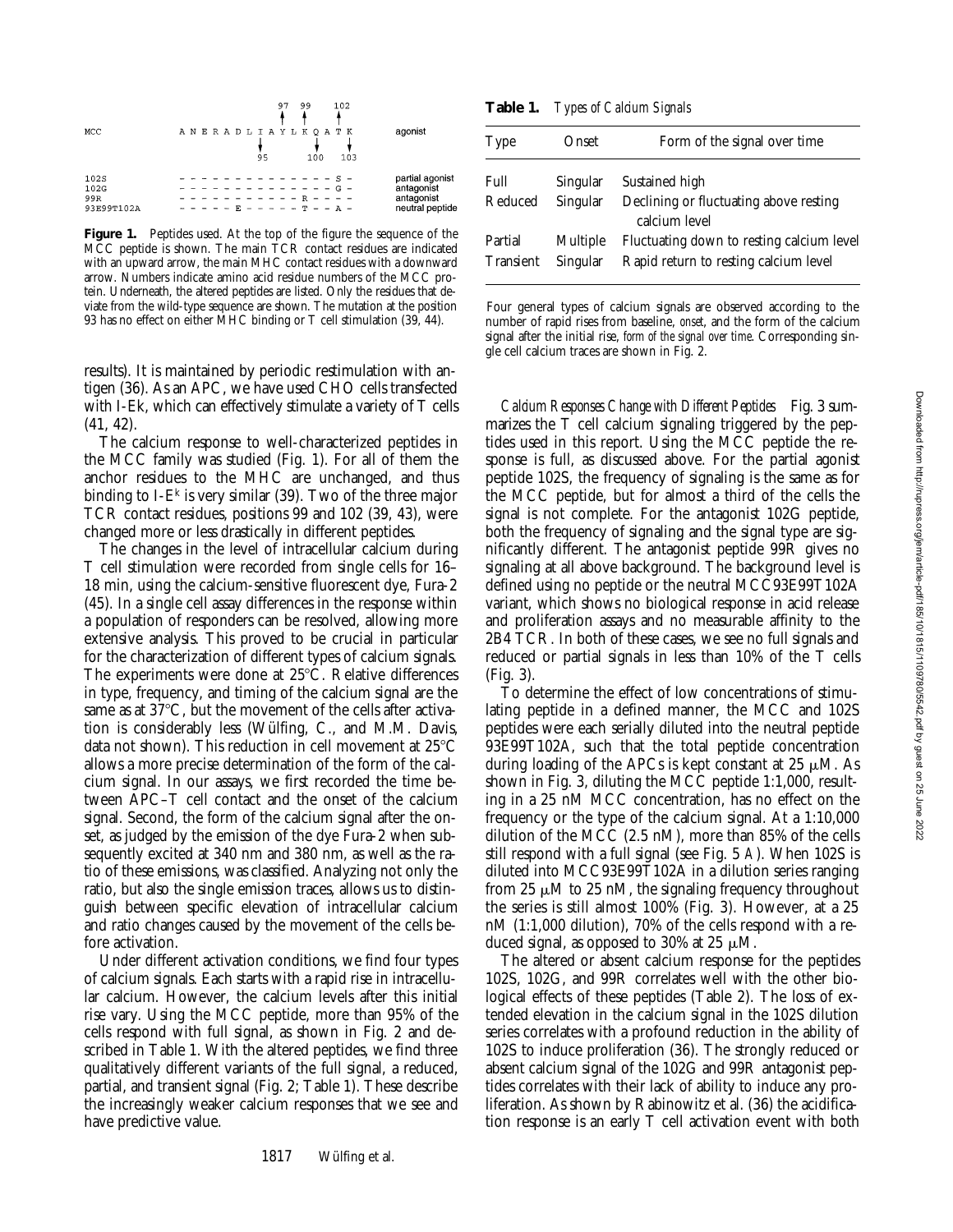

**Figure 2.** Types of calcium signals. For each signaling type, as indicated by the name at the top left and defined in Table 1, two examples are given that each consist of a pair of panels. In the top panel (single trace image), the ratio of the emission intensities at 340 nm over 380 nm is shown. This is proportional to the intracellular calcium level. In the bottom panel (double trace image), separate emission intensities at 340 nm and 380 nm are shown. The emission intensity at 380 nm is stronger than the emission intensity at 340 nm at the beginning of the recording and can thus be identified. Occasional strong fluctuations at the beginning of the images in both wavelengths and the ratio (e.g., left partial panel) are explained by out of focus fluorescence while the T cell settles into the plane of focus of the objective. It can be identified in the single wavelength images by very low intensities followed by a parallel increase in both wavelength. The individual wavelength traces help in the distinction between full and reduced signals. In a reduced signal the 380 nm trace does not fall close to (*right panel*) or does not stay close to (*left panel*) baseline after activation.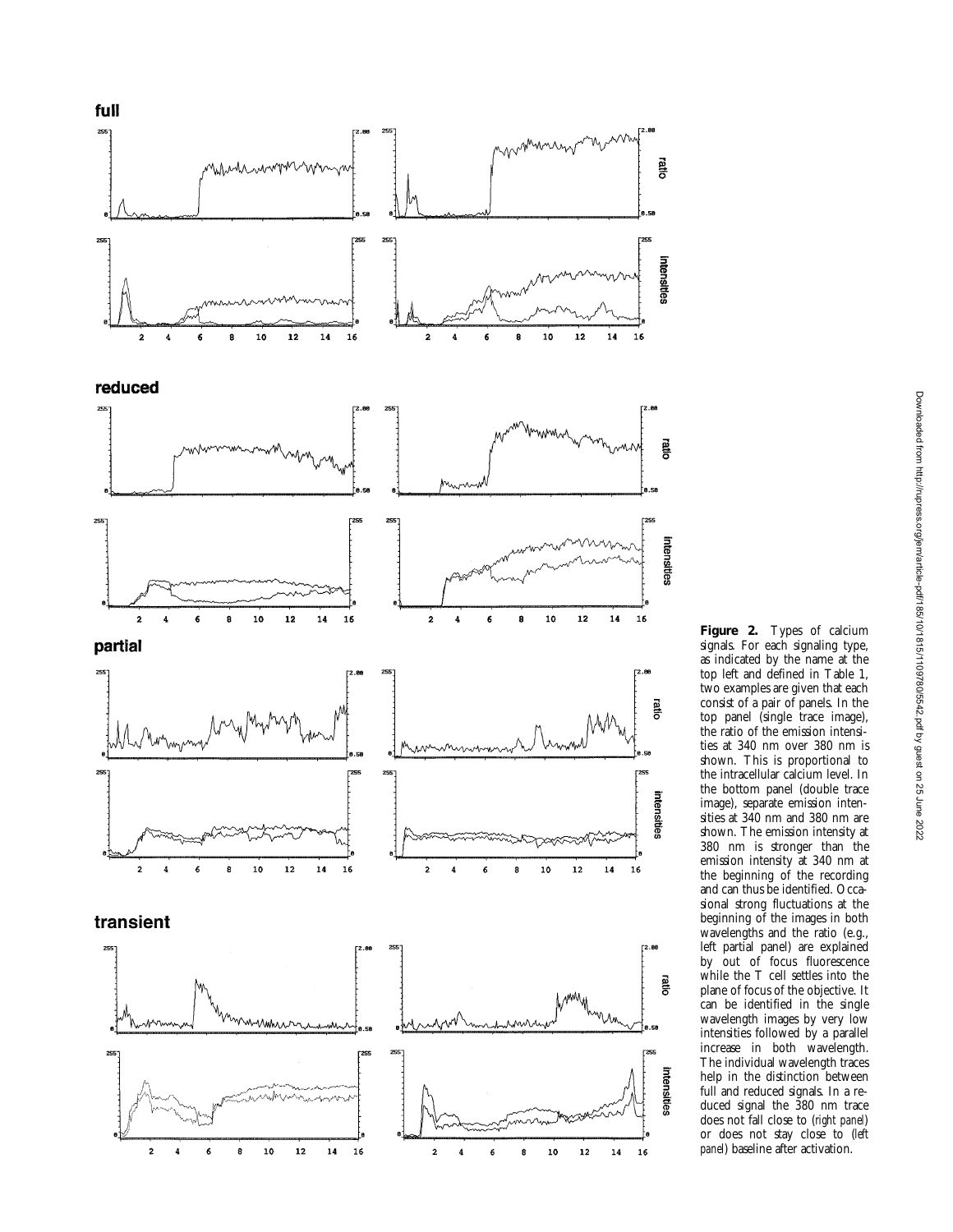

**Figure 3.** Frequency and type of the calcium response to MCC and altered peptides. The percentage of each signal type for different peptides at different dilutions. Signal types are given in the legend. Peptide names are given in the first row at the bottom of each column. 99T102A stands for the peptide 93E99T102A. When MCC or 102S has been diluted into the neutral peptide 93E99T102A, the concentration of MCC or 102S is given in the bottom row. The total peptide concentration is always 25  $\mu$ M.

MCC and 102S giving identical dose-response curves. This is reflected in a high calcium signal responder frequency for both. On the other hand, the strongly reduced or absent calcium signal for 102G and 99R correlates with the lack of an acidification response. Because acidification is measured in a bulk assay, the small degree of activation measured in a single cell calcium assay, e.g., for the peptide 102G, might

not be detectable above background in the acid release assay. Thus, only a full calcium signal correlates with a proliferation response. In contrast, acid release correlates with a high frequency response, irrespective of signal type.

*The Time Between T Cell–APC Contact and Onset of the Calcium Signal Is Determined by the Strength of the Activating Stimulus.* The design of our calcium assay allows us to determine the precise time between first APC–T cell contact and the rise in intracellular calcium. We refer to this as the onset delay. This onset delay is composed of two components. Even under the strongest activation conditions, there is a minimal time delay of  $\sim$ 1 min for the activation of the first T cells. Using weaker stimuli, we find that the onset delay increases as the stimulus gets weaker (Fig. 4). This delay is seen both in the time it takes to activate the first cell, as well as in the average onset time of the T cells in a given experiment.

For the MCC peptide, the onset delay is the shortest with an average of about 3 min and stays unchanged even at 25 nM MCC (a dilution of 1:1,000 into the neutral peptide 93E99T102A) (Fig. 4). 25  $\mu$ M 102S or 102S diluted only 1:10 into the neutral peptide  $(2.5 \mu M)$  shows an onset delay that is similar to MCC. However, at lower concentrations there is a significant increase in the onset delay with a shift from about 3 min to 6 min for 25 nM 102S (1:1,000 dilution into the neutral peptide) (Fig. 4). Furthermore, the antagonist peptide, 102G, gives an onset delay of 10 min, in combination with a strongly reduced responder frequency. In general, a full calcium signal shows a rapid onset, a slightly reduced calcium signal shows a small onset

| Acid release |                 | Calcium signal (percentage/quality/onset) |                        | Proliferation |                 |
|--------------|-----------------|-------------------------------------------|------------------------|---------------|-----------------|
| $10 \mu M$   | $10 \text{ nM}$ | $25 \mu M$                                | $25 \text{ nM}$        | $10 \mu M$    | $10 \text{ nM}$ |
| $^{+}$       | $^{+}$          | 100%/full/immediate                       | 100%/full/immediate    | $^{+}$        | $^{+}$          |
| $^{+}$       | ND              | ND                                        | 100%/reduced/immediate | $^{+}$        | $^{+}$          |
| $^{+}$       | $^{+}$          | 100%/reduced/immediate                    | 100%/reduced/delayed   | $^{+}$        | 土               |
| $^{+}$       | ND              | ND.                                       | 100%/reduced/delayed   |               |                 |
|              |                 | 15%/reduced/delayed                       | ND                     |               |                 |
|              |                 | $0\%$                                     | ND.                    |               |                 |
|              |                 | 0%                                        | ND                     |               | ND              |
|              | ND              |                                           | 80%/reduced/delayed    |               |                 |
|              | $\pm$           |                                           | 80%/reduced/delayed    |               |                 |
|              |                 |                                           |                        |               |                 |

**Table 2.** *Comparison of Calcium Data with Other Biological Assays*

The proliferation and acidification data are taken from Rabinowitz et al. (36) and are compared with the calcium data of this study. Peptides are given in the first column. In the bottom part of the table where two peptides are given, the first has been diluted into the second 1:1,000. 1 *anti CD4* denotes the presence of 100 ng/ml of the anti-CD4 antibody GK1.5. Peptides have been used at the concentration that is indicated at the top of each column. The small peptide concentration in the second calcium data column has been achieved by a 1:1,000 dilution of the peptides into the neutral peptide, resulting in 25 nM concentration. For the acidification and proliferation assays, a plus signifies a strong response, plus/minus signifies weak response, and minus signifies no detectable response. For the calcium assays three readouts are compiled: percentage signifies the percentage of responding cells: 100% signifies virtually all cells respond, 0% signifies no responders. Quality indicates the types of calcium signal: <10% reduced or nil signals are seen or  $>10\%$  of reduced or nil signals, as indicated by full or reduced. Onset gives the onset time of the calcium signal:  $>50\%$  of the cells activate within the first 4 min or not, as indicated by immediate versus delayed.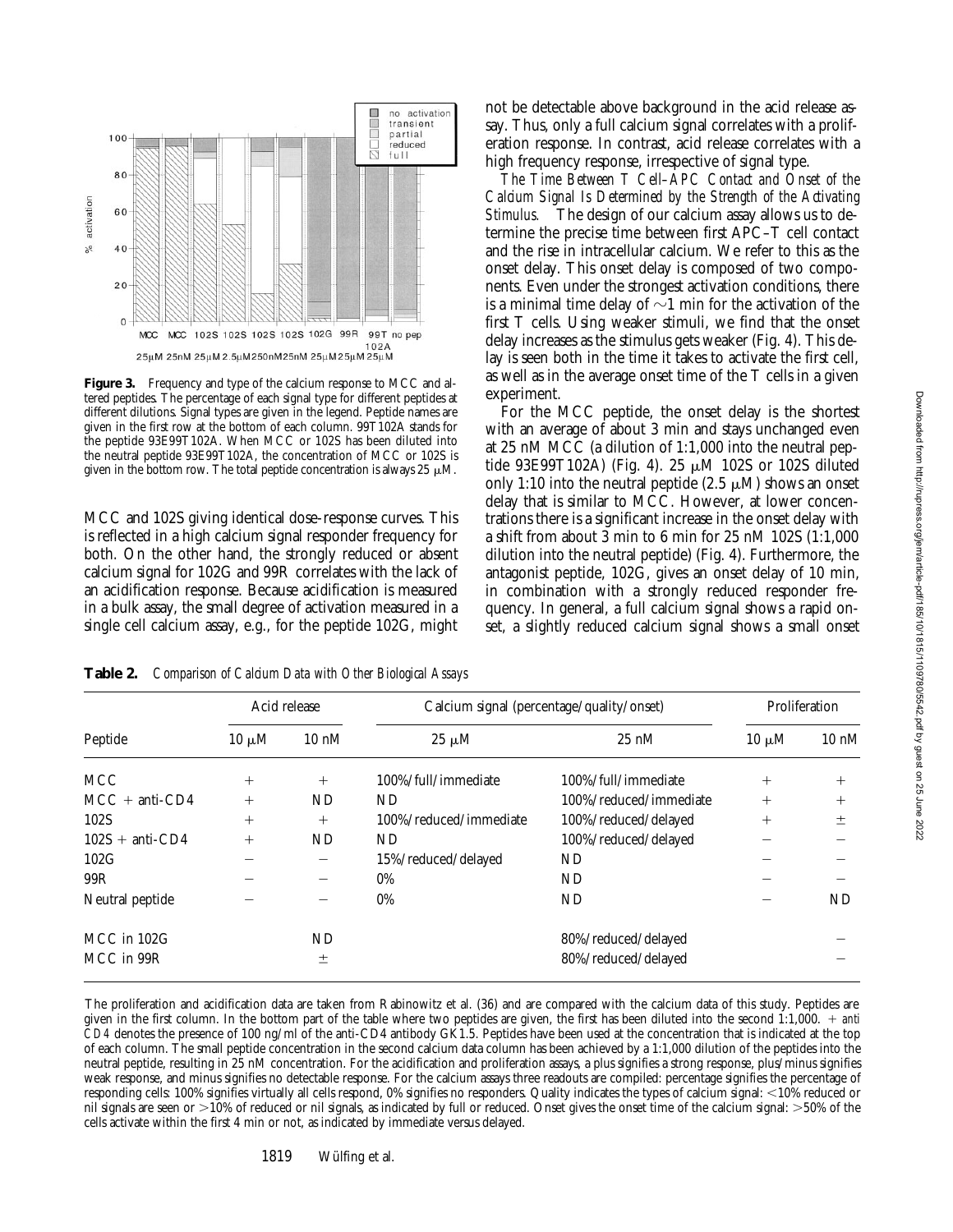

Figure 4. Onset of the calcium response to MCC and altered peptides. Cumulative representation of percent of cells activated (irrespective of the type of signal) during a specific onset time interval. Numbers on the time axis indicate end time point of the interval, i.e., cells activating within 2 min after initial APC contact are shown at time point *2.* Peptide name is given in the legend. When MCC or 102S have been diluted into the neutral peptide 93E99T102A, the concentration of MCC or 102S is also given in the legend. Total peptide concentration is always 25  $\mu$ M.

delay, and a strongly reduced calcium signal displays a large onset delay. Thus, this delay in T cell activation seems to be an integral part of the response to different ligands.

*Blocking CD4 and Antagonism.* We also studied the effect of blocking CD4 coreceptor engagement on the 102S and MCC calcium response. In the presence of 100 ng/ml of the anti-CD4 antibody GK1.5, the calcium signal induced by 25 nM MCC or 102S is reduced with respect to the frequency and type of signal (Fig. 5 *A*). The onset is not significantly delayed (Fig. 5 *B*). This suggests that CD4 plays a role predominantly after the onset of the calcium signal. The inhibition of the calcium signal by CD4 correlates with the data of Rabinowitz et al. (36), who have shown that GK1.5 blocks proliferation in response to MCC and 102S.

The peptides 99R and 102G have been shown to act as antagonists in cytokine secretion and proliferation assays (Reay et al., in preparation; 36). Furthermore, the partial agonist 102S can be changed into an antagonist in the presence of 100 ng/ml of the anti-CD4 antibody (36). To assess the effect of antagonists on the calcium response, the MCC peptide was serially diluted into the three different antagonist conditions. For a 1:10,000 dilution of MCC into 102S/GK1.5, resulting in 2.5 nM MCC concentration, 10% of the cells do not respond at all, and 30% respond with a reduced calcium signal (Fig. 6 *A*). This is essentially the same signal seen with the 102S peptide and GK1.5 alone without any MCC (see Fig. 5). A 1:10,000 dilution of the MCC into 99R and 102G leads to a reduction in the frequency of responding cells to less than 40%, and almost all calcium signals are partial (Fig. 6 *B*). Thus, the normal MCC calcium response can be efficiently antagonized under limiting activation conditions. In all three cases, the antagonist effect depends strongly on the concentration of the agonist, as MCC diluted to 1:1,000 shows only a small an-



**Figure 5.** Effect of anti-CD4 antibody GK1.5 on the type and onset of the calcium signals. (*A*) Percentages of each signal type (as explained in Fig. 3). MCC or 102S were diluted 1:1,000 into the neutral peptide MCC93E99T102A, resulting in 25 nM concentration. The type of peptide and the absence or presence of the antibody GK1.5 are indicated under the columns. The antibody concentration is 100 ng/ml. (*B*) Cumulative representation of % cells activated (irrespective of the type of signal) during a specific onset time interval. Time axis as in Fig. 4 *B.* Conditions are as in *A* and are indicated in the header.

tagonistic effect, as judged by the slight reduction in type and frequency of the calcium signal (Fig. 6 *A*). Interestingly, however, all three antagonist conditions delay the onset of the calcium signal, ranging from slightly (about 1 min larger) to more than twice as long (Fig. 6 *B*).

### **Discussion**

*Intracellular Calcium Elevation and T Cell Responsiveness.* We show here that the form of the intracellular calcium traces can vary widely depending on the activation conditions. Under fully activating conditions, the calcium trace shows a rapid rise followed by a smooth plateau. Under suboptimal activation conditions, the intracellular calcium concentration fluctuates considerably more after the initial rise (Fig. 2). Other investigators have described single cell calcium traces for peptide-dependent T cell activation at high concentrations of agonist peptide or with cross-linking anti-CD3 antibody. They found either oscillations (9, 11, 14, 46) or smooth calcium traces (47), or a combination of both forms (12). While these different results may be due to dif-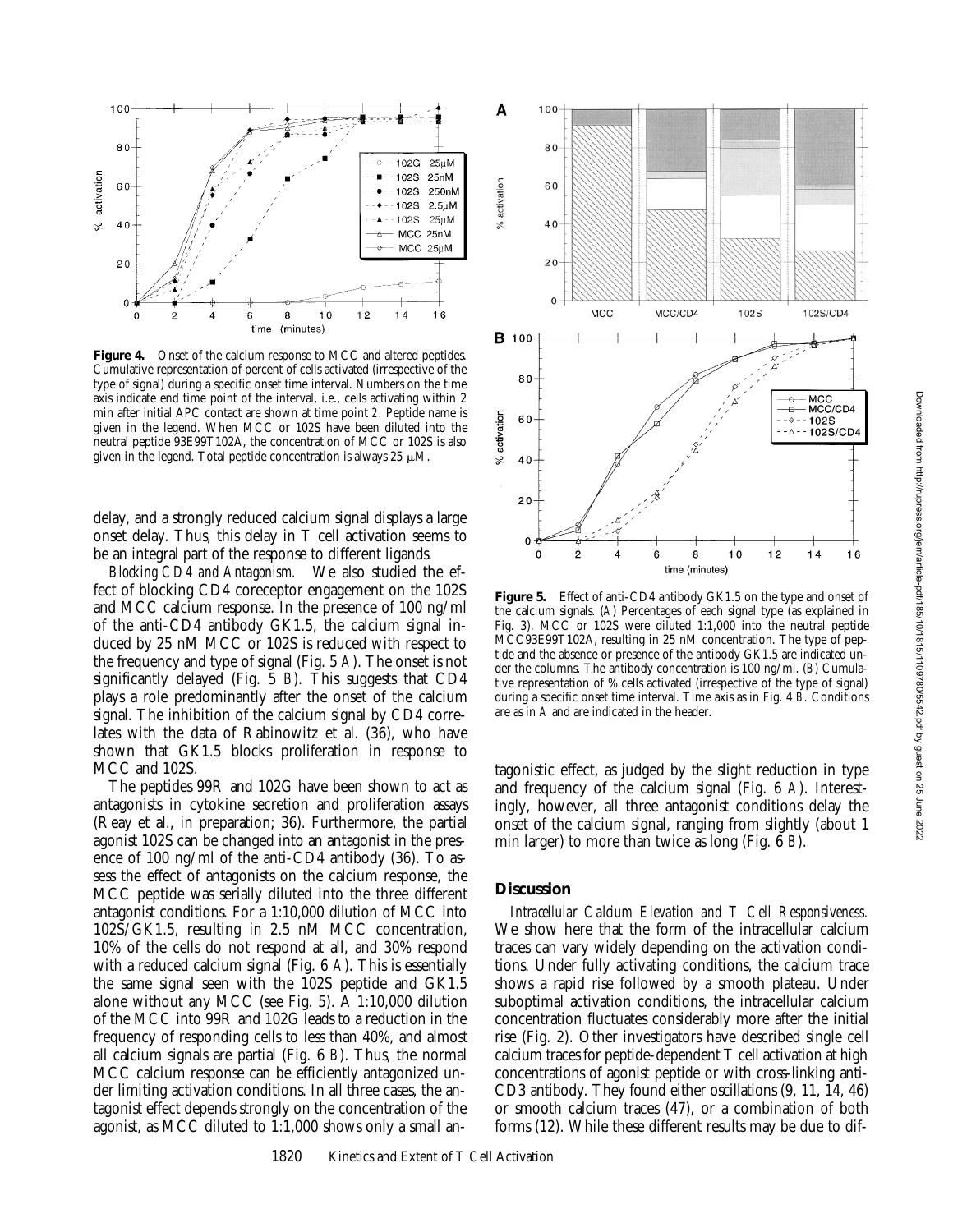

**Figure 6.** Antagonism. (*A*) Percentages of each signal type (as explained in Fig. 3) for dilution of MCC into different peptides as given below the bars. 99T102A indicates the peptide 93E99T102A. 102S/CD4 indicates 102S in the presence of 100 ng/ml anti-CD4 antibody GK1.5. The left five bars show, as indicated on the top, the data for the 1:1,000 dilutions of MCC, resulting in 25 nM MCC concentration. The right five bars show the data for the 1:10,000 dilutions, resulting in 2.5nM MCC concentration. (*B*) Cumulative representation of percent of cells activated (irrespective of the type of signal) during a specific onset time interval for the 1:1,000 dilutions of MCC into antagonist peptides, as indicated in the header. Time axis as in Fig. 4 *B.*

ferent ligands used, an alternative explanation relates to the degree of transformation of the T cells. When we compare calcium traces from 5C.C7 naive cells, T cells primed once, multiply primed T cells, i.e., the line used in this publication, and an restimulation-independent 5C.C7 T cell line, we find that the incidence of oscillations increases with the degree of transformation of the T cells (Wülfing, C., and M.M. Davis, in preparation). Consistent with this, the studies that show the most oscillatory T cell calcium traces (14, 46) both used hybridomas.

In the system used here, we find that the elevation of intracellular calcium varies from the full response to various reduced or oscillatory patterns and that this correlates with other bioassays as summarized in Table 2. A positive result in the acidification assay is always accompanied by some calcium signaling, whereas a proliferative response corre-

lates with a full calcium signal in most of the cells. Even a small disturbance of the full signal, such as a delayed onset or a response from less than 100% of the T cells, correlates with an inability of the stimulus to induce proliferation of the whole population. This suggests that the need for paracrine help may require the proliferation of the large majority of the individual cells in a population. Furthermore, other intracellular signaling pathways that are necessary for full T cell activation may be activated independent of the calcium signal to some extent. Nevertheless, the importance of a sustained calcium signal has been shown by Timmerman et al. (48), who have demonstrated that only a sustained calcium elevation signal is able to keep NF-ATc in the nucleus. Similarly, Negulescu et al. (46) have shown that a sustained elevation of the intracellular calcium concentration is necessary for the activation of an IL-2 promoter reporter construct. From the data of Karttunen and Shastri (49) and Valitutti et al. (50), it also appears that a full calcium stimulus must be maintained for at least 30–60 min to induce an irreversible commitment to T cell activation, particularly at lower peptide concentrations. Given the importance of the sustained phase of the calcium signal, a small reduction might contribute significantly to a severe reduction in proliferation.

During activation, the T cell receives a wide variety of signals through a large number of individual receptors that have to be integrated within the signaling pathway to allow the cell to decide whether to proliferate or not. Our data allows us to estimate to what extent the calcium signal is already integrated. The pattern of elevation of the intracellular calcium elicited by different peptides is not only quantitatively different, but qualitatively as well. Antagonism is more effective at a higher dilution of the agonist peptides into the antagonist. A blocking anti-CD4 antibody reduces the calcium signal. These three observations suggest that a T cell has counted and qualified the different signals through TCR and CD4 before the elevation of the intracellular calcium concentration. In the process of signal integration, the calcium signal thus seems to be much closer to the final proliferation decision than to the events elicited directly by the single engaged receptors.

*Altered Ligands.* With respect to TCR antagonist ligands, recently Sloan-Lancaster et al. (47) have shown that several antagonist ligands can induce weak calcium fluxes and suggest that this might be part of an antagonist signal. Our own data shows that whereas two different antagonist stimuli (102G alone or  $102S + \alpha CD4$  antibody) generate detectable, but reduced calcium responses, one (99R) does not. This indicates that the mobilization of intracellular calcium is not necessary for antagonist peptide–MHC ligands to block a response. Thus, their primary effect may lie upstream in the T cell signaling process. Similarly, Windhagen et al. (26) have described an antagonistic peptide that does not induce a calcium signal. Also consistent with a more TCR proximal effect of antagonism are the data of Sloan-Lancaster et al. (32) and Madrenas et al. (31) showing alterations in CD3- $\gamma$  phosphorylation and subsequent ZAP-70 association as a consequence of antagonist ligand engagement.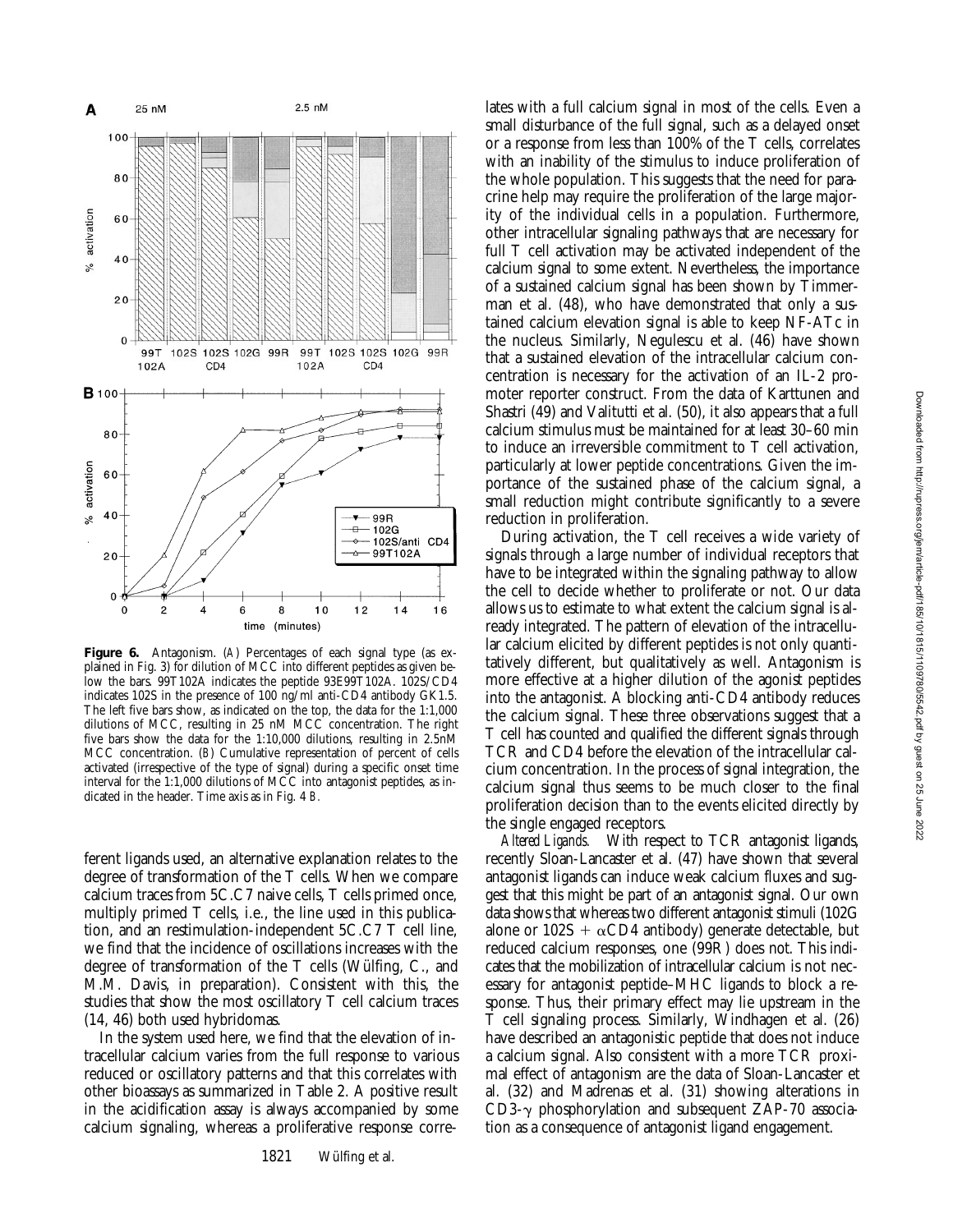

Figure 7. Model of onset effect. The figure represents the accumulation of the critical signaling component  $\overline{B}$  that has to reach the trigger concentration  $B<sub>tr</sub>$  to induce the calcium response. The mathematics of the model is given in the Materials and Methods section. Graphs for different values of the rate constants  $k_1$  and  $k_{-1}$  are shown.  $k_{-1}$  is set to 1 in all graphs to represent a constant removal of B. The postulated trigger to be reached for the induction of the calcium signal is the production of the half-maximal amount of B. The rate of formation of B,  $\hat{k}_1$ , is varied in the

*Kinetics of the Onset Delay: Evidence for a Rate-limiting Step in Triggering a T Cell Calcium Signal with a Half-life of a Few Minutes.* In this report, we determined the time between initial T cell–APC contact and onset of the calcium response. Comparing all activation conditions, we find that a minimal delay of 45 s is seen for the MCC peptide at high as well as low concentrations. Therefore, this initial delay must reflect events that are independent of the stimulus strength. Likely factors in this time frame are the time required for the establishment of cell–cell adhesion and for the transmission of intracellular signals from the membrane to the calcium stores.

Weak stimuli, such as partial agonist or antagonist peptides, result in an additional onset delay of up to 10 min. Recent studies have demonstrated that, in most cases, partial agonists and antagonists dissociate more rapidly from a given TCR than agonist ligands (28–30). Therefore, most altered peptide ligands should reach steady-state with respect to TCR binding more rapidly than agonist ligands. Furthermore, one characteristic of the onset delay is that large changes in the peptide dose result in only small changes in the activation time (Fig. 4). For example, going from 250 nM to 25 nM of the peptide 102S causes only a 40% increase in the onset time. If the formation of individual TCR–peptide–MHC pairs was the rate-limiting step in the induction of the calcium signal there would be, for concentrations of free MHC–peptide smaller than the concentration of free TCR, a linear increase in the onset time as the peptide concentration decreases. If the formation of TCR–peptide–MHC oligomers was critical there would be an even more dramatic increase in the onset time as a function of peptide concentration. Even more sophisticated models in which TCR–peptide–MHC mono- or oligomers need to interact for some minimal time in order for signaling to occur do not fit the observed peptide dependency of the onset delay (Kantor, R., C. Wülfing, and M.M. Davis, unpublished results). Thus, the increased onset time observed for weak stimuli does not appear to depend on some threshold level of TCR ligation or oligomerization. This is not to say that oligomerization does not occur or that the half-life of the TCR–peptide–MHC complex is not important, as other studies have shown that it is (30, 33), but that these factors may not be rate-limiting at the cellular level.

Instead, we suggest that the rate-limiting factor in this delay reflects intracellular reactions leading to the accumulation of signaling molecules. These reactions could involve a continuous competition between phosphorylation and

three panels. It varies between 7.5 and 15 for *A*, as to represent the fast formation of the signaling intermediate under different concentrations of the agonist peptide, MCC. No onset delay is seen.  $k_1$  is set to values between 2 and 7.5 in *B* to represent the postulated formation of the signaling intermediate by different concentrations of the partial agonist, 102S. The formation of B is not much faster than its removal. This results in a strong onset effect. In *C*, the rate formation of B is 0.9. Because the rate of formation is smaller than the rate of removal, the trigger concentration is never reached on average, as to represent the antagonist peptide, 102G.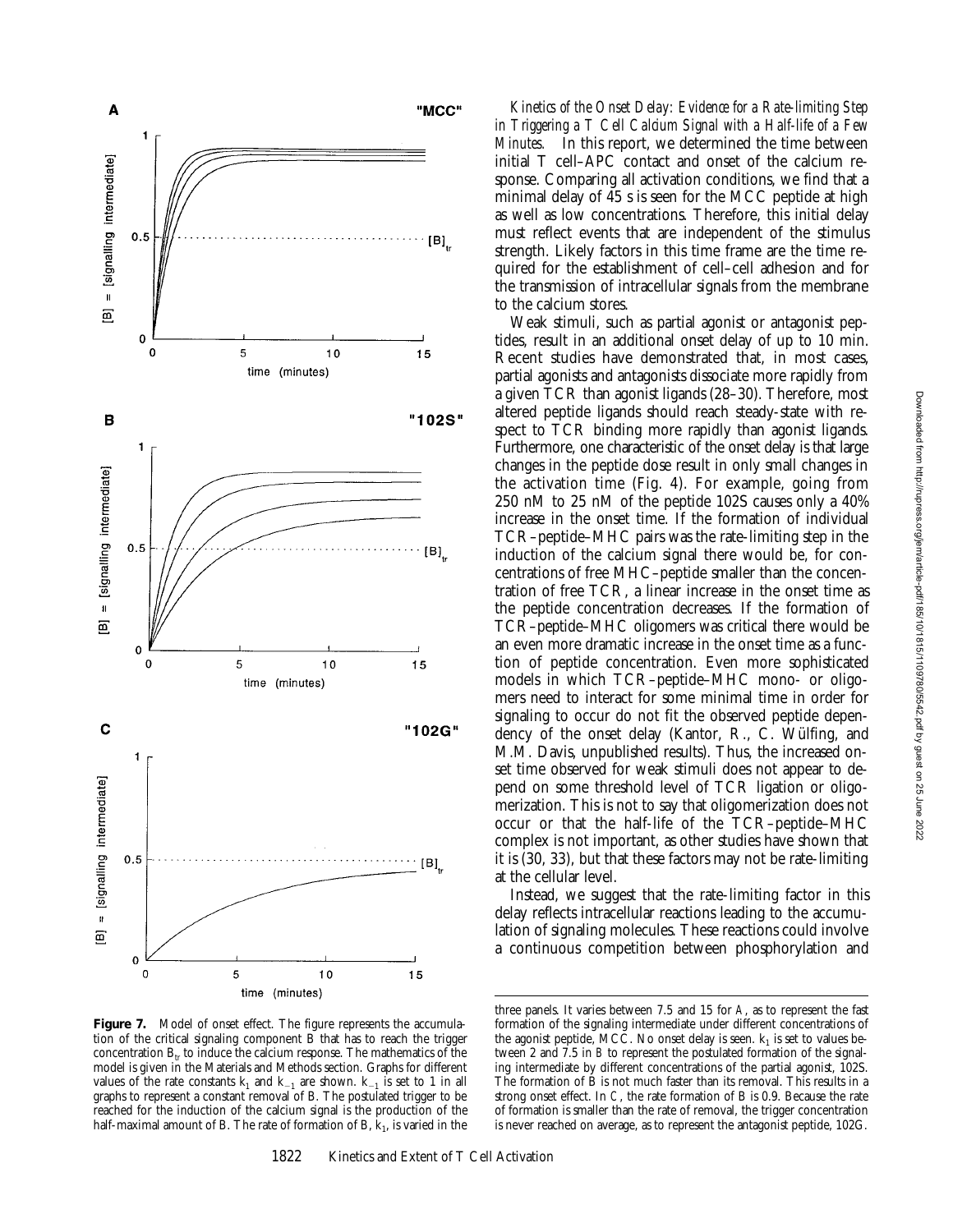dephosphorylation, or between production or breakdown of other parts of the signaling machinery. We hypothesize that T cell activation shifts the balance of this equilibrium towards the accumulation of signaling molecules. A simple kinetic model based on a reaction scheme of this type agrees well with the onset delay that we observe (Fig. 7). The crucial feature of this scheme is that the turnover of the rate-limiting signaling intermediate is determined by an activation strength-dependent first-order forward and an activation strength independent first-order reverse reaction:

$$
A \underset{k-1}{\overset{k1}{\Longleftrightarrow}} B
$$

The concentration over time of this signaling intermediate B is given by B(t) = A<sub>0</sub>  $\times$  (1 + k<sub>-1</sub> / k<sub>1</sub>)<sup>-1</sup>  $\times$  (1 – e<sup>(k<sub>1</sub> +</sup>)<sup>-1</sup>)  $(k-1)^t$ ) (see Materials and Methods for details).

The half-life of these reactions can be derived from our kinetic data. Under the very weak activation conditions of the antagonist 102G most calcium responses occur between 8–12 min. Because only a small percentage of the cells respond, the reaction leading to signaling must be nearly complete (i.e., at the new steady-state) before any responses occur. This is depicted in Fig. 7 *C.* Because the time to reach 95% of a new steady-state level of signaling intermediates is four times the half-time, 2 min is a good approximation for

the half-time of the reaction towards the steady-state. At the same time, this is the lower limit for the half-times of the individual forward and reverse reactions of this steadystate. The half-times of this stimulus-independent reverse reaction and this forward reaction for 102G are a few minutes under the additional assumption that to trigger the calcium response the accumulation of the signaling intermediate has to be substantial but not complete (Fig. 7 *C*). The half-times of the forward reaction for stronger activation conditions would be shorter. As these measurements were done at  $25^{\circ}$ C, one must also allow for a two to four times acceleration in this value at  $37^{\circ}$ C. In a broader biological picture, we thus suggest that the accumulation of a signaling intermediate triggers the calcium signal. This intermediate is continuously degraded with a half-time of a few minutes. Therefore, every T cell stimulus that results in calcium signaling has to produce this intermediate with a halftime of less than a few minutes.

Other early processes in T cell activation occur within a similar time frame. One example is  $\zeta$  chain phosphorylation (31, 32), which reaches steady-state within a few minutes for agonist signaling and within 2–10 min for antagonist signaling (32). Such a reaction could produce the postulated critical signaling intermediate.

We thank S. Palmieri from the Stanford Cell Science Imaging Facility for help and advice.

C. Wülfing was supported by an European Molecular Biology Organization long term fellowship, C. Beeson by the Cancer Research Institute, J.D. Rabinowitz by the Medical Scientist Training Program, and M.D. Sjaastad by the Howard Hughes Medical Institute. We also thank the Howard Hughes Medical Institute and the National Institutes of Health for supporting these studies.

Address correspondence to M.M. Davis, Department of Microbiology and Immunology, HHMI, Beckman Center, Room B221, Stanford University, Stanford, California 94305-5428.

*Received for publication 16 January 1997 and in revised form 11 March 1997.*

#### **References**

- 1. Weiss, A., and D.R. Littman. 1994. Signal transduction by lymphocyte antigen receptors. *Cell.* 76:263–274.
- 2. DeFranco, A.L. 1994. Signaling pathways activated by protein tyrosine phosphorylation in lymphocytes. *Curr. Opin. Immunol.* 6:364–371.
- 3. Sefton, B.M., and J.A. Taddie. 1994. Role of tyrosine kinases in lymphocyte activation. *Curr. Opin. Immunol.* 6:372–379.
- 4. Premack, B.A., and P. Gardner. 1992. Signal transduction by T-cell receptors: mobilization of Ca and regulation of Cadependent effector molecules. *Am. J. Physiol.* 263:C1119–1140.
- 5. Premack, B.A., and P. Gardner. 1994. Properties of Ca currents activated by T cell receptor signaling. *Adv. Exp. Med. Biol.* 365:91–102.
- 6. Chakrabarti, R., J.Y. Chang, and K.L. Erickson. 1995. T cell receptor–mediated  $Ca2+$  signaling: release and influx are independent events linked to different  $Ca2+$  entry pathways in the plasma membrane. *J. Cell. Biochem.* 58:344–359.
- 7. Hall, C.G., J. Sancho, and C. Terhorst. 1993. Reconstitution of T cell receptor zeta-mediated calcium mobilization in

nonlymphoid cells. *Science (Wash. DC).* 261:915–918.

- 8. Northrop, J.P., S.N. Ho, L. Chen, D.J. Thomas, L.A. Timmerman, G.P. Nolan, A. Admon, and G.R. Crabtree. 1994. NF-AT components define a family of transcription factors targeted in T-cell activation. *Nature (Lond.).* 369:497–502.
- 9. Donnadieu, E., G. Bismuth, and A. Trautmann. 1994. Antigen recognition by helper T cells elicits a sequence of distinct changes of their shape and intracellular calcium. *Curr. Biol.* 4: 584–595.
- 10. Negulescu, P.A., T.B. Krasieva, A. Khan, H.H. Kerschbaum, and M.D. Cahalan. 1996. Polarity of T cell shape, motility, and sensitivity to antigen. *Immunity.* 4:421–430.
- 11. Donnadieu, E., D. Cefai, Y.P. Tan, G. Paresys, G. Bismuth, and A. Trautmann. 1992. Imaging early steps of human T cell activation by antigen-presenting cells. *J. Immunol.* 148:2643– 2653.
- 12. Rotnes, J.S., and B. Bogen.  $1994$ .  $Ca2+$  mobilization in physiologically stimulated single T cells gradually increases with peptide concentration (analog signaling). *Eur. J. Immu-*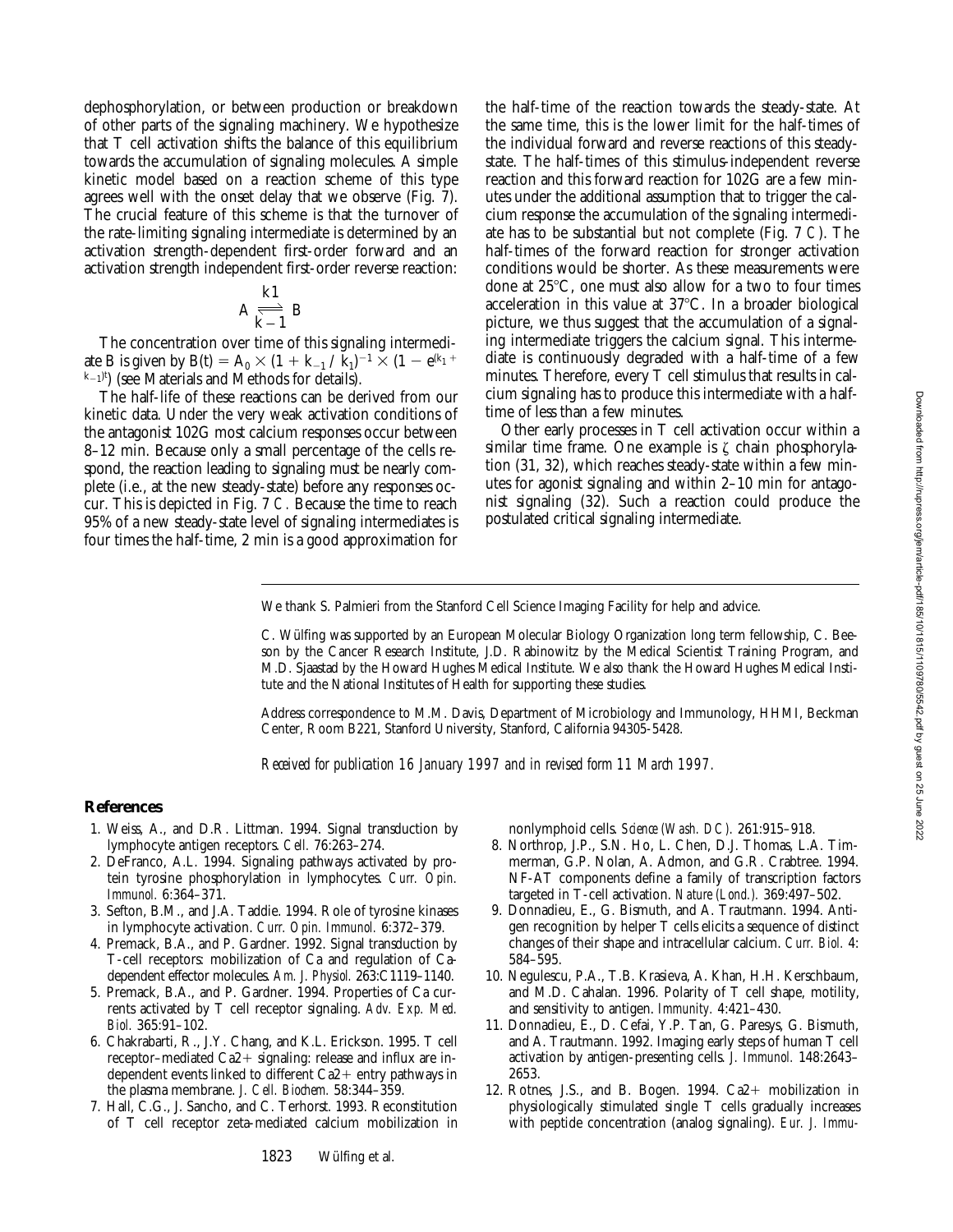31. Madrenas, J., R.L. Wange, J.L. Wang, N. Isakov, L.E. Samelson, and R.N. Germain. 1995. Zeta phosphorylation without ZAP-70 activation induced by TCR antagonists or partial agonists. *Science (Wash. DC).* 267:515–518. 32. Sloan-Lancaster, J., A.S. Shaw, J.B. Rothbard, and P.M. Allen. 1994. Partial T cell signaling: altered phospho-zeta and lack of zap70 recruitment in APL-induced T cell anergy. 33. Matsui, K., J.J. Boniface, P. Steffner, P.A. Reay, and M.M. Davis. 1994. Kinetics of T-cell receptor binding to peptide/ I-Ek complexes: correlation of the dissociation rate with T-cell responsiveness. *Proc. Natl. Acad. Sci. USA.* 91:12862– 34. McKeithan, T.W. 1995. Kinetic proofreading in T-cell re-

ceptor signal transduction. *Proc. Natl. Acad. Sci. USA.* 92: 5042–5046. 35. Rabinowitz, J.D., C. Beeson, D.S. Lyons, M.M. Davis, and

*Cell.* 79:913–922.

12866.

- H.M. McConnell. 1996. Kinetic discrimination in T-cell activation. *Proc. Natl. Acad. Sci. USA.* 93:1401–1405.
- 36. Rabinowitz, J.D., C. Beeson, C. Wülfing, K. Tate, P.M. Allen, M.M. Davis, and H.M. McConnell. 1996. Altered T cell receptor ligands trigger a subset of early T cell signals. *Immunity.* 5:125–135.
- 37. Seder, R.A., W.E. Paul, M.M. Davis, and B. Fazekas de St. Groth. 1992. The presence of interleukin 4 during in vitro priming determines the lymphokine-producing potential of CD41 T cells from T cell receptor transgenic mice. *J. Exp. Med.* 176:1091–1098.
- 38. Fink, P.J., L.A. Matis, D.L. McElligott, M. Bookman, and S.M. Hedrick. 1986. Correlations between T-cell specificity and the structure of the antigen receptor. *Nature (Lond.).* 321: 219–226.
- 39. Reay, P.A., R.M. Kantor, and M.M. Davis. 1994. Use of global amino acid replacements to define the requirements for MHC binding and T cell recognition of moth cytochrome c (93-103). *J. Immunol.* 152:3946–3957.
- 40. Matsui, K., J.J. Boniface, P.A. Reay, H. Schild, B. Fazekas de St. Groth, and M.M. Davis. 1991. Low affinity interaction of peptide–MHC complexes with T cell receptors. *Science (Wash. DC).* 254:1788–1791.
- 41. Sagerstrom, C.G., E.M. Kerr, J.P. Allison, and M.M. Davis. 1993. Activation and differentiation requirements of primary T cells in vitro. *Proc. Natl. Acad. Sci. USA.* 90:8987–8991.
- 42. Wettstein, D.A., J.J. Boniface, P.A. Reay, H. Schild, and M.M. Davis. 1991. Expression of a class II major histocompatibility complex (MHC) heterodimer in a lipid-linked form with enhanced peptide/soluble MHC complex formation at low pH . *J. Exp. Med.* 174:219–228.
- 43. Jorgensen, J.L., U. Esser, B. Fazekas de St. Groth, P.A. Reay, and M.M. Davis. 1992. Mapping T-cell receptor–peptide contacts by variant peptide immunization of single-chain transgenics. *Nature (Lond.).* 355:224–230.
- 44. Pincus, M.R., F. Gerewitz, R.H. Schwartz, and H.A. Scheraga. 1983. Correlation between the conformation of cytochrome c peptides and their stimulatory activity in a T-lymphocyte proliferation assay. *Proc. Natl. Acad. Sci. USA.* 80: 3297–3300.
- 45. Tsien, R.Y. 1989. Fluorescent probes of cell signaling. *Annu. Rev. Neurosci.* 12:227–253.
- 46. Negulescu, P.A., N. Shastri, and M.D. Cahalan. 1994. Intracellular calcium dependence of gene expression in single T lymphocytes. *Proc. Natl. Acad. Sci. USA.* 91:2873–2877.
- 47. Sloan-Lancaster, J., T.H. Steinberg, and P.M. Allen. 1996.

*nol.* 24:851–858.

- 13. Torigoe, C., T. Tadakuma, and M. Nakanishi. 1995. Singlecell observation of calcium signals in T cells and antigen-presenting cells during antigen presentation. *Immunol. Lett.* 46: 75–79.
- 14. Agrawal, N.G., and J.J. Linderman. 1995. Calcium response of helper T lymphocytes to antigen-presenting cells in a single-cell assay. *Biophys. J.* 69:1178–1190.
- 15. Su, B., E. Jacinto, M. Hibi, T. Kallunki, M. Karin, and Y. Ben-Neriah. 1994. JNK is involved in signal integration during costimulation of T lymphocytes. *Cell.* 77:727–736.
- 16. Taniguchi, T. 1995. Cytokine signaling through nonreceptor protein tyrosine kinases. *Science (Wash. DC).* 268:251–255.
- 17. Diez-Orejas, R., S. Ballester, M.J. Feito, G. Ojeda, G. Criado, M. Ronda, P. Portoles, and J.M. Rojo. 1994. Genetic and immunochemical evidence for CD4-dependent association of p56lck with the alpha beta T-cell receptor (TCR): regulation of TCR-induced activation. *EMBO (Eur. Mol. Biol. Organ.) J.* 13:90–99.
- 18. Xu, H., and D.R. Littman. 1993. A kinase-independent function of Lck in potentiating antigen-specific T cell activation. *Cell.* 74:633–643.
- 19. Vignali, D.A., and J.L. Strominger. 1994. Amino acid residues that flank core peptide epitopes and the extracellular domains of CD4 modulate differential signaling through the T cell receptor. *J. Exp. Med.* 179:1945–1956.
- 20. Killeen, N., and D.R. Littman. 1993. Helper T-cell development in the absence of CD4–p56lck association. *Nature (Lond.).* 364:729–732.
- 21. Jameson, S.C., and M.J. Bevan. 1995. T cell receptor antagonists and partial agonists. *Immunity.* 2:1–11.
- 22. Madrenas, J., and R.N. Germain. 1996. Variant TCR ligands: new insights into the molecular basis of antigen-dependent signal transduction and T-cell activation. *Semin. Immunol.* 8: 83–101.
- 23. Kersh, G.J., and P.M. Allen. 1996. Essential flexibility in the T-cell recognition of antigen. *Nature (Lond.).* 380:495–498.
- 24. Sloan-Lancaster, J., and P.M. Allen. 1996. Altered peptide ligand–induced partial T cell activation: molecular mechanisms and role in T cell biology. *Annu. Rev. Immunol.* 14:1–27.
- 25. Evavold, B.D., and P.M. Allen. 1991. Separation of IL-4 production from Th cell proliferation by an altered T cell receptor ligand. *Science (Wash. DC).* 252:1308–1310.
- 26. Windhagen, A., C. Scholz, P. Hollsberg, H. Fukaura, A. Sette, and D.A. Hafler. 1995. Modulation of cytokine patterns of human autoreactive T cell clones by a single amino acid substitution of their peptide ligand. *Immunity.* 2:373–380.
- 27. De Magistris, M.T., J. Alexander, M. Coggeshall, A. Altman, F.C. Gaeta, H.M. Grey, and A. Sette. 1992. Antigen analog– major histocompatibility complexes act as antagonists of the T cell receptor. *Cell.* 68:625–634.
- 28. al-Ramadi, B.K., M.T. Jelonek, L.F. Boyd, D.H. Margulies, and A.L. Bothwell. 1995. Lack of strict correlation of functional sensitization with the apparent affinity of MHC/peptide complexes for the TCR. *J. Immunol.* 155:662–673.
- 29. Alam, S.M., P.J. Travers, J.L. Wung, W. Nasholds, S. Redpath, S.C. Jameson, and N.R. Gascoigne. 1996. T-cell-receptor affinity and thymocyte positive selection. *Nature (Lond.).* 381:616–620.
- 30. Lyons, D.S., S.A. Lieberman, J. Hampl, J.J. Boniface, P.A. Reay, Y.-h. Chien, L.J. Berg, and M.M. Davis. 1996. A T cell receptor binds to antagonist ligands with lower affinities and faster dissociation rates than to agonists. *Immunity.* 5:53–61.